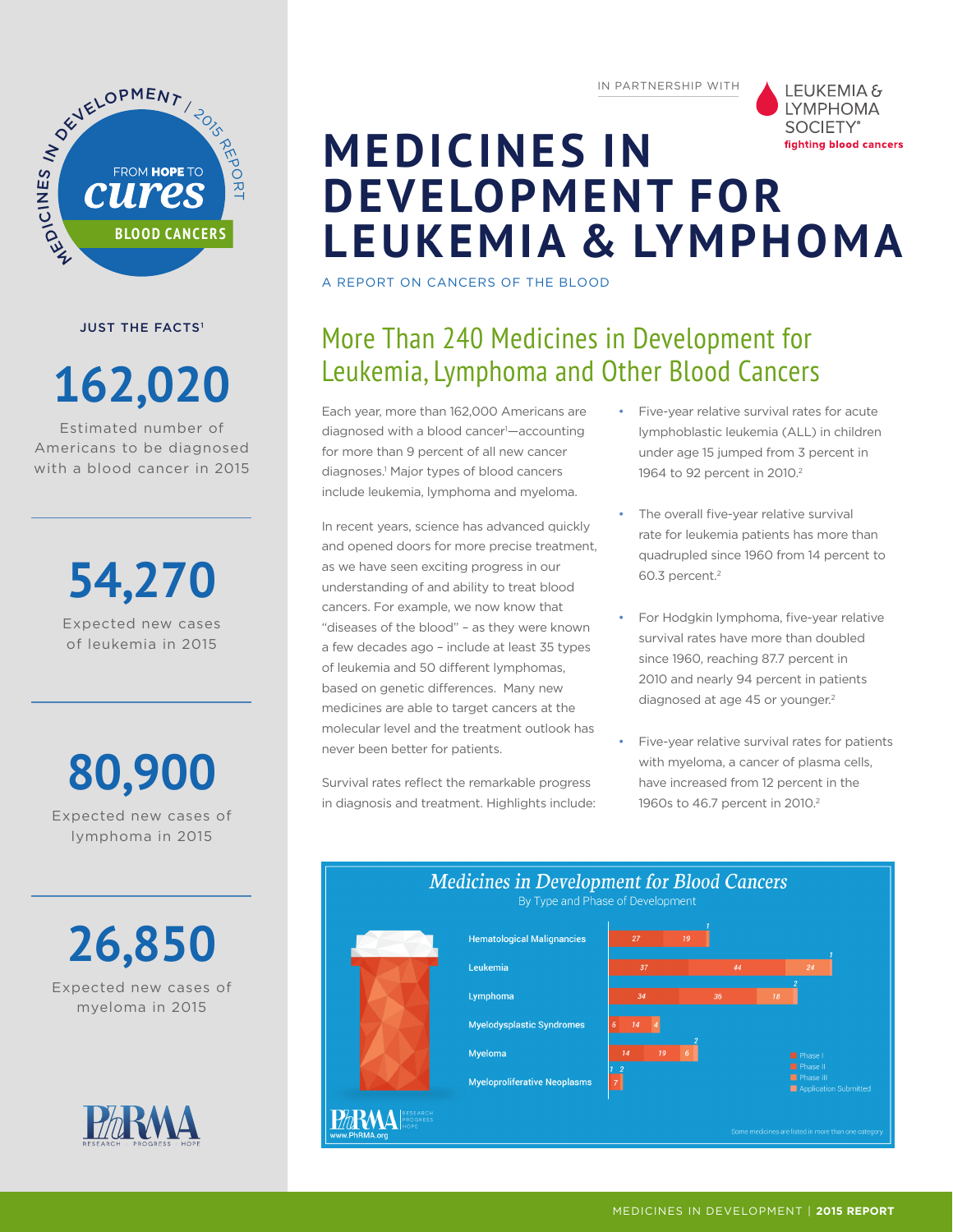#### *(cont from page 1)*

Despite the progress researchers and clinicians have made in the treatment of blood cancers, the need is great for continued innovation and access to new medicines. Biopharmaceutical research companies are currently developing 247 medicines<sup>3</sup> targeting leukemia, lymphoma, myeloma and other blood cancers. These medicines are either in human clinical trials or under review by the U.S. Food and Drug Administration (FDA). The medicines in development include:



## **106**

for several types of leukemia, which affect more than 54,000 people in the United States each year.<sup>1</sup>



# **90**

for lymphoma, including Hodgkin and non-Hodgkin lymphoma, which affects more than 80,000 Americans each year.<sup>1</sup>



## **47**

target hematological malignancies, which affect bone marrow, blood and lymph nodes.<sup>1</sup>

United States.

**41** for myeloma, which impacts nearly 27,000 people each year in the

**32**



for myeloproliferative neoplasms, such as myelofibrosis, polycythemia vera and essential thrombocythemia; and for myelodysplastic syndromes, which are diseases affecting the blood and bone marrow.<sup>1</sup>

*Some medicines are listed in more than one category. For a complete list of the 247 medicines in development, please visit http://www.phrma.org/sites/ default/files/pdf/blood-cancers-list.pdf*

### A Decade of Innovation in Leukemia

During the last decade, researchers have pushed the scientific envelope, working at cellular and molecular levels to dramatically advance the treatment of blood cancers. They have had particular success in the fight against chronic lymphocytic leukemia and chronic myeloid leukemia. A look at treatment advances over the last 10 years demonstrates the rapid pace of progress.

#### **CHRONIC LYMPHOCYTIC LEUKEMIA (CLL)**

CLL is a rare form of blood cancer in which patients have an over-proliferation of abnormal lymphocytes. Lymphocytes are blood cells that normally play an important role in helping the immune system fight infection. As their immune system weakens, CLL patients may experience swelling of the lymph nodes, debilitating fatigue, and an increase in fever and infections. More than 14,000 cases of CLL are diagnosed each year in the United States.

#### TREATMENT THEN: 2005

For a patient diagnosed with CLL in 2005, chemotherapy was the predominant first-line treatment. But CLL weakens a patient's immune system, making it sometimes difficult to tolerate chemotherapeutic regimens that can further weaken the immune system. Additional treatment options for CLL patients with immune systems unable to tolerate chemotherapy-based treatment were very much needed.

#### TREATMENT NOW: 2015

A patient diagnosed today with CLL has a range of approved targeted therapies, including monoclonal antibodies and B-cell receptor pathway inhibitors, that treat the root cause of the disease with fewer risks to the immune system and often result in remission. In addition, combinations of these targeted therapies are being explored providing potential new treatment options for CLL patients with fewer side effects.

#### **CHRONIC MYELOID LEUKEMIA (CML)**

CML is a rare form of blood cancer in which abnormal blood cells (leukemia cells) crowd out normal white blood cells, red blood cells, and platelets so that the body is prevented from carrying out normal cellular and immune functions. More than 6,600 cases of CML are diagnosed each year in the United States.

#### TREATMENT THEN: 2005

Over a decade ago, a new treatment option revolutionized the outlook for patients diagnosed with CML. The first tyrosine kinase inhibitor (TKI) for CML, imatinib, was approved in 2001. TKIs transformed the treatment paradigm for patients, nearly tripling a patient's odds of survival by targeting cancer at the cellular level. However, some patients did not respond or could not tolerate treatment with imatinib. For these patients, as well as those who developed resistance despite having responded to the drug initially, there was a substantial need for other treatment options.

#### TREATMENT NOW: 2015

Today, there are additional targeted therapies that are able to effectively treat many of the identified mutated forms of CML by disrupting signals that lead to cancer cell growth. A wider range of therapeutic options allows for more tailored treatment plans that are adapted to a patient's particular genetic profile. Survival rates have improved dramatically, and CML patients are living close to normal life spans.

*For more on advances in treatments for patients with CML and CLL, please see A Decade of Innovation in Rare Diseases.*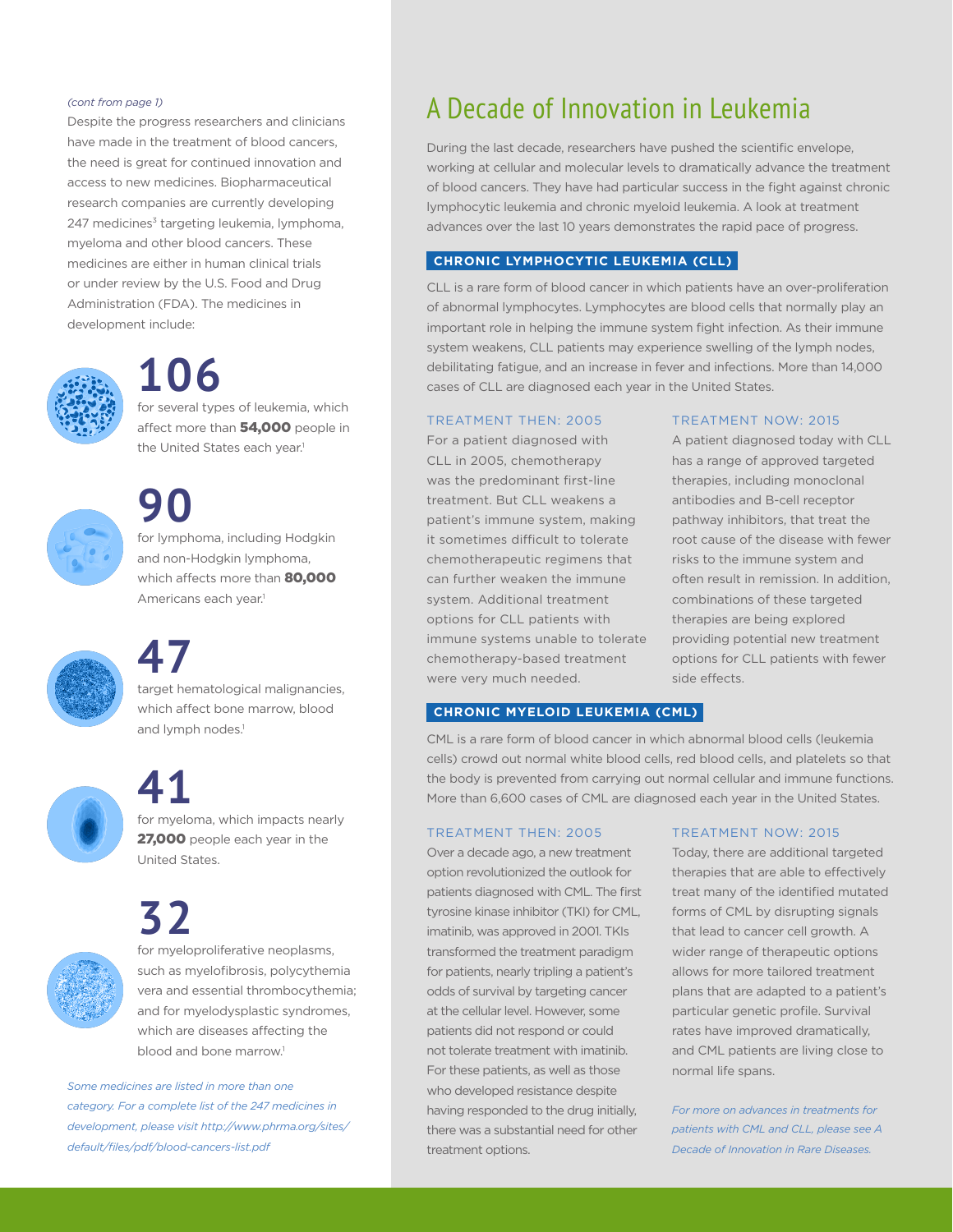### Medicines in Development for Blood Cancers

Many of the 247 medicines in the pipeline are building on novel scientific approaches and looking at new ways to treat blood cancers. Examples of innovative treatments in development include:

- A second-generation tyrosine kinase inhibitor in development for leukemia may block activation of the FLT-3 cell receptor, which is mutated in about one-third of all patients with **acute myeloid leukemia**  (AML). Activation of this receptor by different types of mutations appears to play an important role in tumor cell proliferation, resistance to programmed cell death, and prevention of normal cell development. Research into new treatments for AML is important, as no new therapies have been approved for 90 percent of AML cases in the last 40 years.
- Several therapeutic antibodies in development for **multiple myeloma** target CD38, a protein that is found on the surface of myeloma cells. The therapeutics work by binding to the CD38 protein on the surface of the myeloma cell and then signaling the immune system to attack the cancerous cells.
- Cutting-edge next generation sequencing has identified a number of genetic mutations that may lead to new treatment options for patients. For example, a medicine in development for advanced **hematological**

**malignancies** inhibits a mutated form of the IDH2 gene, which encodes a metabolic enzyme. The genetic mutation can lead to increased production of an oncometabolite that prevents immature white cells from developing into healthy infection-fighting cells. The immature white blood cells accumulate and squeeze out normal blood cells and platelets, leading to hematological malignancies, such as leukemia.

- Through genomic screening, it was found that more than 90 percent of patients with **hairy cell leukemia** have a mutation in the gene that encodes BRAF kinase. Researchers are now studying an inhibitor of BRAF kinase that is currently approved for the treatment of melanoma. High rates of response, which were achieved early after the onset of therapy, have been observed.
- A fully human monoclonal antibody in development for **Hodgkin lymphoma** targets the PD-1 (programmed death-1) checkpoint receptor. This receptor is expressed on T-cells and is part of a normal pathway that inhibits the immune system when needed. Cancer cells may



**"OVER THE PAST 65 YEARS, SURVIVAL RATES FOR MANY BLOOD CANCER PATIENTS HAVE DOUBLED, TRIPLED AND EVEN QUADRUPLED. ALMOST 40 PERCENT OF THE NEW ANTI-CANCER DRUGS DEVELOPED SINCE 2000 WERE FIRST APPROVED FOR BLOOD CANCER PATIENTS, AND ARE NOW HELPING PATIENTS WITH OTHER CANCERS AND CHRONIC DISEASES."**

**LOUIS DeGENNARO, PhD** PRESIDENT AND CEO, LEUKEMIA & LYMPHOMA SOCIETY